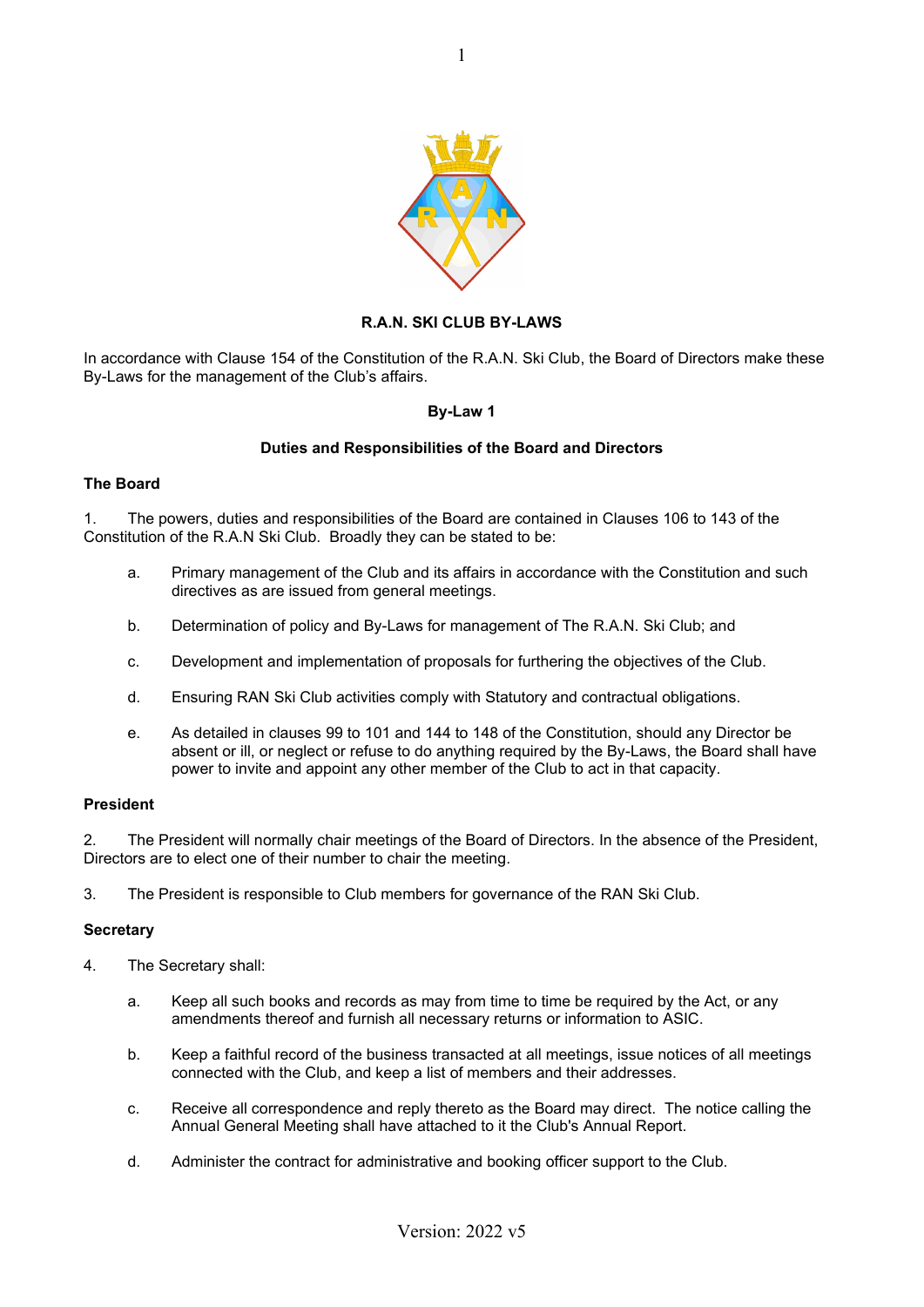## **Treasurer**

- 5. The Treasurer shall:
	- a. Keep a record of all receipts and expenditure, keep correct accounts and books showing the financial affairs of the Club and the particulars usually shown in the books of account of a like nature, report the financial position of the Club at each meeting of the Board. The treasurer must also submit to the Annual General Meeting an audited statement of accounts for the preceding year.
	- b. Present a written report (MYOB P&L and Balance Sheet) regarding such activities to each meeting of the Board.
	- c. Annually (in- cooperation with the appropriate VP) review and ensure the correct insurances are held.

## **Vice President Membership, Marketing and Communications (VP MMC)**

- 6. VP MMC shall manage the Membership, Marketing and Communications affairs of the Club, including:
	- a. Approval of Club Membership applications in accordance with the Club Constitution and these By-Laws.
	- b. Devising recruiting strategies.
	- c. Development of policy proposals required by the Board.
	- d. Club Public Relations, in particular liaison with Navy News.
	- e. Management of Club Communication e.g. Website, electronic bulletins, Newsletters, and telecommunications.
	- f. Hold meetings and direct the activities of the Membership, Marketing and Communications Committee as necessary.
	- g. He/she must also advise the Board of any unfinancial members.
	- h. Assist the Club Booking Officer with interpretation of Club By-Laws concerning member and membership queries and extraordinary booking requests.

## **Vice President Perisher Lodge**

- 7. VP Perisher Lodge shall manage the Perisher Lodge behalf of the Board, including:
	- a. Management of the Perisher Lodge including the general management, upkeep, maintenance and development of the lodge(s) and adjacent grounds, subject to and in accordance with policies and directions of the directors
	- b. Prepare for Board approval annual budgets to give effect to Item 1.
	- c. Conduct an annual review of the Standard Operating Procedures of Perisher Lodge;
	- d. Conduct an annual muster of the Asset Register for Perisher Lodge;
	- e. Manage expenditure of funds on upkeep, maintenance, and development not exceeding the budget approved by the Board;
	- f. Liaison with the Booking Officer for the provision of lodge managers for the Perisher lodge;
	- g. Liaison with ACT & NSW skiing organisations in relation to Perisher;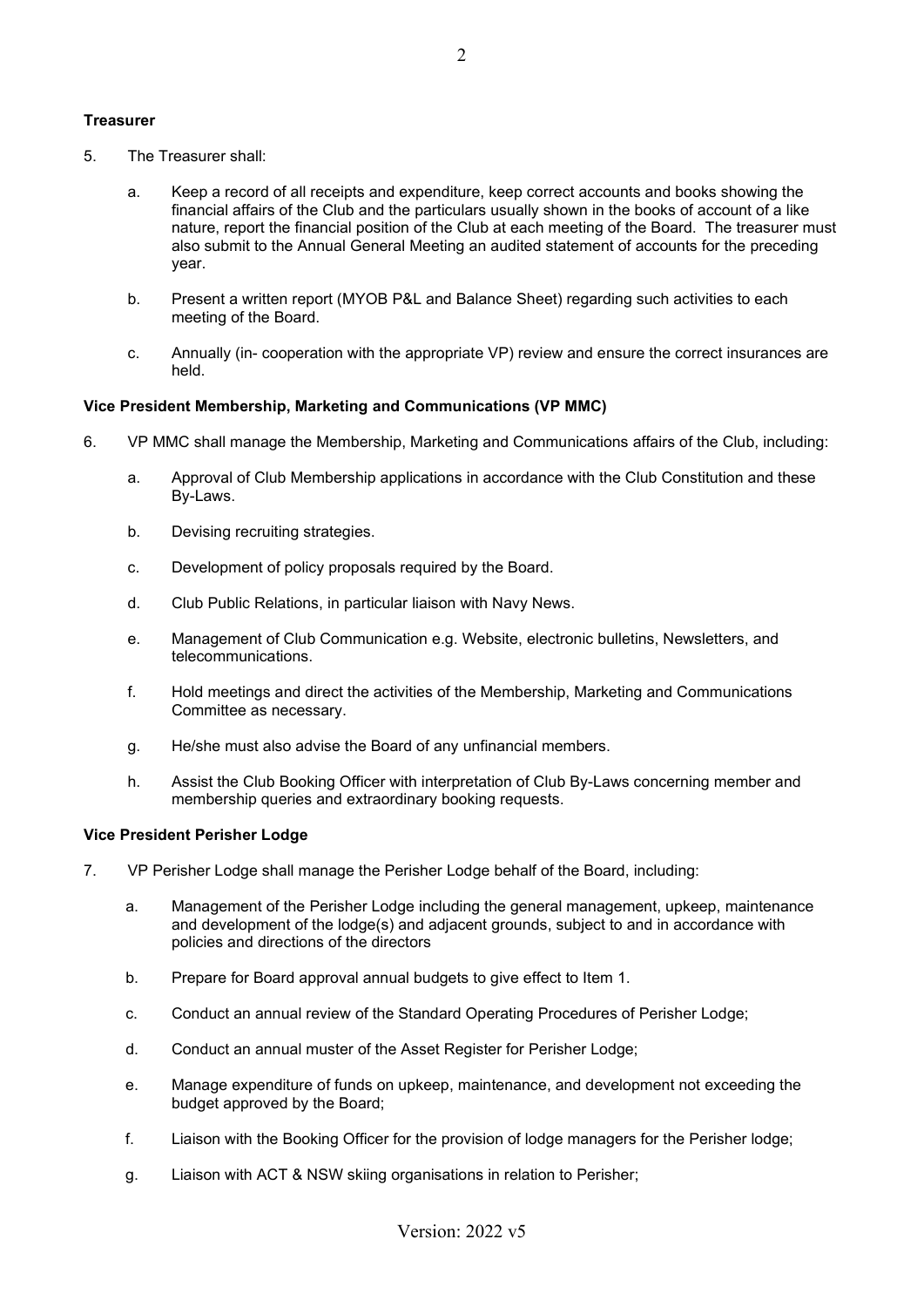- h. Liaison with NSW National Parks & Wildlife Service in relation to Perisher;
- i. Liaison with the NSW Department of Planning in relation to Perisher;
- j. Liaison with NSW Fire Brigade in relation to Perisher;
- k. Hold meetings and direct the activities of the Perisher Lodge Committee as necessary.
- l. Representation on the "Ski Lodges Organisation of Perisher, Smiggins and Guthega" (SLOPES);

### **Vice President Thredbo Lodge**

- 8. VP Thredbo Lodges shall manage the Thredbo Lodge behalf of the Board, including:
	- a. Management of the Thredbo Lodge including the general management, upkeep, maintenance and development of the lodge(s) and adjacent grounds, subject to and in accordance with policies and directions of the directors
	- b. Prepare for Board approval annual budgets to give effect to Item 1.
	- c. Conduct an annual review of the Standard Operating Procedures of Thredbo Lodge;
	- d. Conduct an annual muster of the Asset Register for Thredbo Lodge;
	- e. Manage expenditure of funds on upkeep, maintenance, and development not exceeding the budget approved by the Board;
	- f. Liaison with the Booking Officer for the provision of lodge managers for the Thredbo lodges;
	- g. Liaison with ACT & NSW skiing organisations in relation to Thredbo;
	- h. Liaison with NSW National Parks & Wildlife Service in relation to Thredbo;
	- i. Liaison with the NSW Department of Planning in relation to Thredbo;
	- j. Liaison with NSW Fire Brigade;
	- k. Hold meetings and direct the activities of the Thredbo Lodge Committee as necessary.

## **Vice President Mt Buller Lodge**

- 9. VP Victorian Lodges shall manage the Victorian Lodges behalf of the Board, including:
	- a. Management of the Club's lodge(s) in the Victorian snowfields including general management, upkeep, maintenance and development of the lodge(s) and adjacent grounds, subject to and in accordance with policies and directions of the directors.
	- b. Prepare for Board approval budgets to give effect to Item 1.
	- c. Conduct an annual review of the Standard Operating Procedures of Victorian Lodges;
	- d. Conduct an annual muster of the Asset Register for Victorian Lodges;
	- e. Manage expenditure of funds on upkeep, maintenance, and development not exceeding the budget approved by the Board;
	- f. Liaison with the Booking Officer for the provision of lodge managers for the Victorian lodge during winter;
	- g. Manage Bookings for the Victorian lodge(s) during the summer period;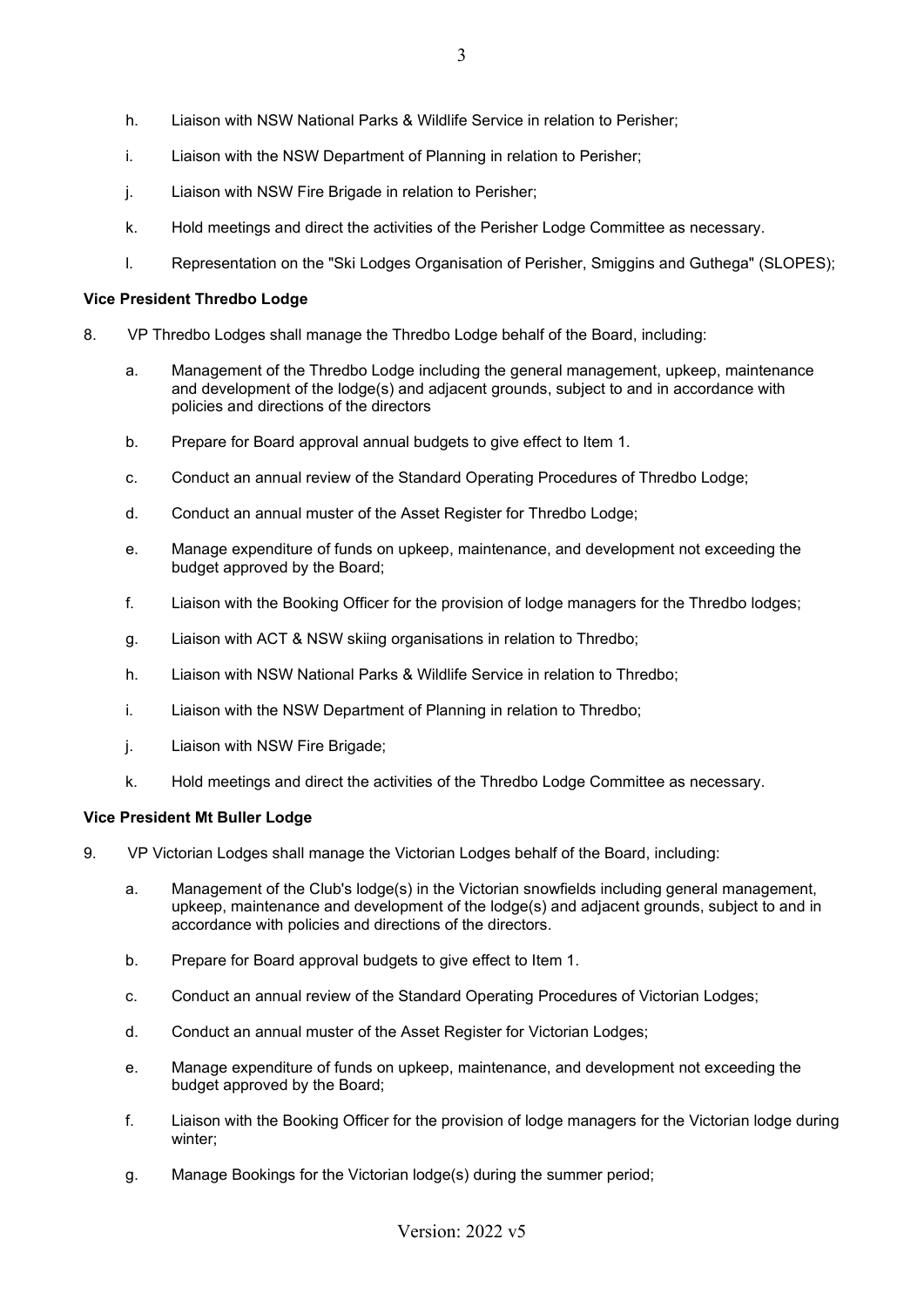- h. Liaison with Victorian skiing organizations, including representation on the Victorian Ski Association
- i. Liaison with Mount Buller Management;
- j. Liaison with the Victorian Department of Planning;
- k. Liaison with Victorian Fire Brigade;
- l. Hold meetings and direct the activities of the Victorian Lodges Committee as necessary.

### **Conflicts of Interest**

10. Directors are to ensure that any known or potential conflicts of interest are disclosed prior to any decision involving club resources.

#### **Financial Management**

11. Invoices for goods and services at the lodges are to be approved for payment in the first instance by the relevant lodge VP, with either the Treasurer or the President to provide secondary approval.

12. Invoices for all administration related goods and services to be approved for payment in the first instance by the Secretary, with either the Treasurer or the President to provide secondary approval.

13. Invoices for all "exceptional circumstance" member refund requests to be approved for payment in the first instance by VP MMC, with either the Treasurer or the President to provide secondary approval.

14. Under these arrangements, the Director authorizing the work or service (or signing the Purchase Order for goods) and providing first line approval must only do so if he / she has sufficient funds in their budget and is happy the service has been carried out or the good has been delivered to the required standard.

## **Fraud Control (Improper Use of Club Resources and Authority of Office Holders)**

15. Decisions involving the use of club resources are not to be made by one director or one committee member acting alone, as this could leave that director or committee member exposed to claims by an external party, person or club member that the director or committee member may have acted improperly to obtain a benefit.

16. Disbursement of club monies. Directors and authorised Club Members (designated Lodge Managers and Lodge Representatives) may only commit the club to expenditure for the purposes and no greater than the amounts specified in the current Club Annual Budget or otherwise as authorised by the Treasurer and at least one other Director.

17. Winter Lodge managers must not expend club Funds or commit the Club to expenditure (including for consumables and engagement of trades people) without approval of the appropriate VP or, in an emergency when the VP cannot be contacted, another Director.

## **Club Badge**

18. The Club badge (shown on page 1) is a pentagon surmounted by the Naval crown. Within the pentagon is a field divided horizontally into sky blue and white, a crossed pair of skis and the letters "RAN' in the upper three spaces around the skis.

19. The Board will determine use of the badge.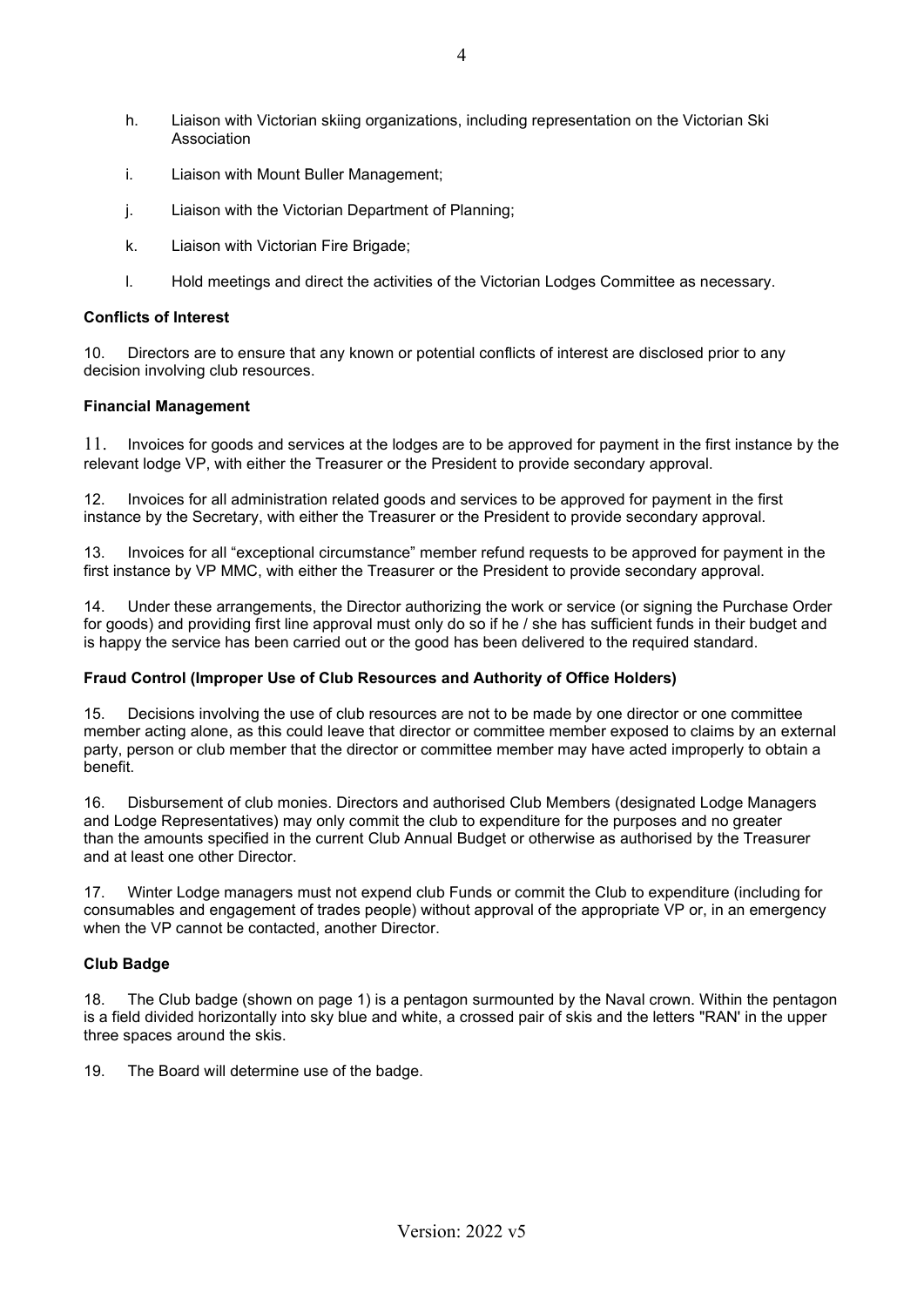## **Membership**

## **Ordinary Membership**

1. Ordinary Membership of the R.A.N. Ski Club is restricted to present and past members of the Permanent Navy or the Naval Reserve. Only Ordinary Members may vote and hold elective office.

## **Associate Membership**

2. There is provision in the Club's Constitution for certain other persons not eligible for Ordinary Membership to be elected to Associate Membership.

a. Australian Army and RAAF members/ex-members may be accepted as Associate members upon 'proof of service' i.e., ID card, Discharge Certificate or similar.

b. Widows/widowers, former spouses and children (having attained the age of 21 as at 1 January) of Honorary Life, Ordinary, and Associate Members, are also eligible to seek Associate Membership. c. Applications for membership from civilians who do not meet the conditions in paragraph 2 a or b above may be considered from prospective members who meet the constitutional provision that they 'have rendered special service to the Club or who, in the opinion of the directors, would be in a position to render service to the Club'. The manner in which this applies should be identified by the applicant in some detail and supported by the proposer.

3. Applicants who meet the conditions for Associate Membership under paragraphs 2 a & b need only provide proof of service (e.g., copy of Service ID card, letter from unit CO or copy of Discharge certificate). Nomination and seconding by Ordinary Members of the Club is preferred but not essential.

4. All other applications for Associate Membership must be proposed in writing by one Ordinary or Honorary Life Member and seconded by another and must be accompanied by a written reference from the proposer which details how the applicant meets the conditions of Associate Membership.

# **Foreign Military Membership**

5. Foreign Military personnel who are assigned temporarily for duty in Australia and their families will be accepted as Temporary Members upon 'proof of service' i.e. ID card and posting order. Because of the short term of their assignment in Australia, the annual subscription is payable, and the joining fee is waived.

# **Family Membership**

6. The spouses and children (under 21 years of age) of Ordinary and Associate Members may join as Family Members.

# **Honorary Life Membership**

7. Honorary Membership may be granted to any Ordinary, Associate or Family Member who has given exceptional Service to the Club. Exceptional Service is regarded as service which has resulted in a tangible, significant and enduring enhancement of the Club Lodges or the Administration of the Club.

8. Any member may nominate another member as an Honorary Life Member in a written signed application to the Club Secretary. The Nomination is to be seconded and signed by another member. The nomination shall include a citation which describes in detail the nature of the exceptional service that the nominee has given to the Club.

9. Directors will consider the nomination and provide a recommendation that the nomination should be accepted or rejected by members, together with the reasons for the recommendation.

10. In the event that Directors recommend rejection of the nomination, the Secretary shall provide the recommendation and reasons to the nominator prior to the General Meeting and seek confirmation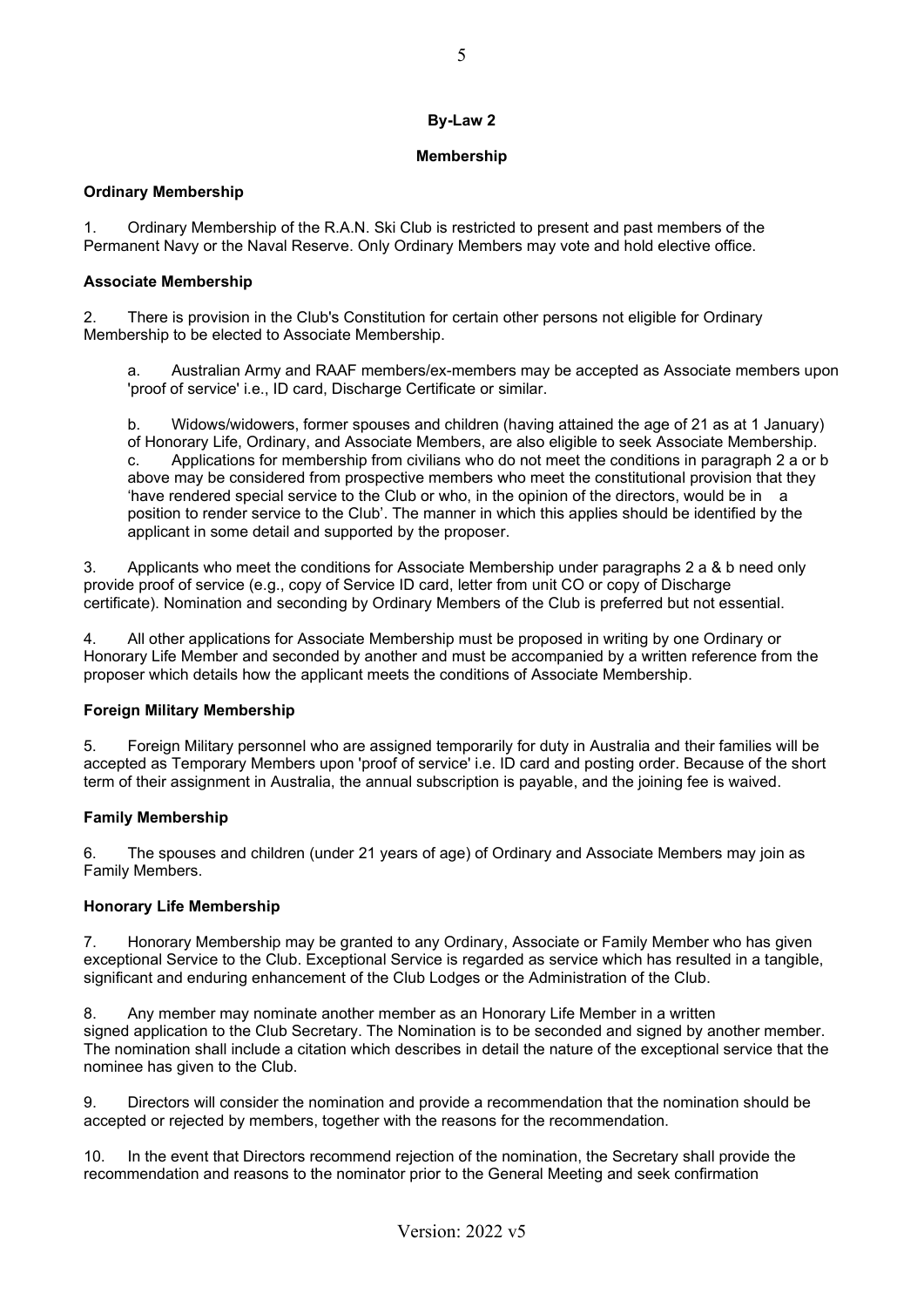11. The nomination and citation together with the Directors recommendation and reasons will be considered as a special resolution at the next general meeting.

# **Membership Fees**

12. Joining and Annual Subscription rates are determined at the Annual Budget Board meeting in November and are published in the website at [http://www.ranskiclub.com.au/Membership/Membership.html.](about:blank)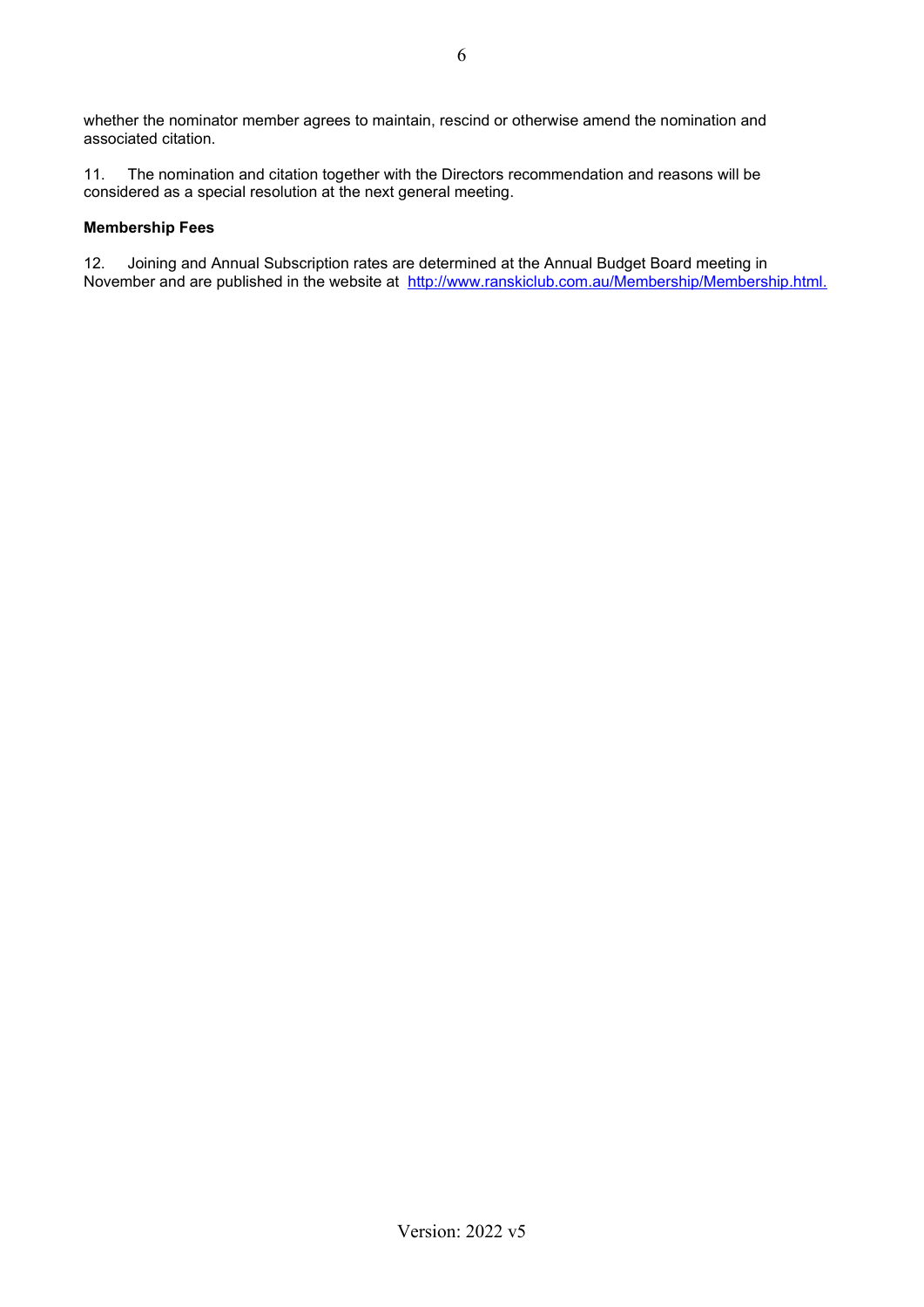# **Accommodation Booking Policies and Fees**

## **Contact for Bookings**

The Booking Officer The R A N Ski Club PO Box 3484 MANUKA ACT 2603 Tel: (02) 6295 6634 0930-1430 Tue to Fri, only. Fax: (02)62951791 all hours. We do not take bookings by email

1. Ski Season accommodation bookings for all lodges may be made online using the Club System application. Offline bookings are made through the Club Booking officer as described on the Club website. Work Party Priority bookings will only be taken offline as members entitled to them cannot be identified through the Club System Membership process. Short notice accommodation bookings during the winter ski season may be made directly with the resident Lodge manager as described below.

#### **Accommodation Rates**

2. Current accommodation rates and the periods they apply are determined at the Annual Budget Board meeting and are published in the Club's website at [http://www.ranskiclub.com.au/Home/Bookings.html](about:blank) and on the reverse of the booking form. With the approval of the appropriate Area Vice President, Summer Rates will apply whenever there is insufficient snow for skiing. As a basic rule Winter rates will apply when the ski lifts are operating.

#### **Booking Periods**

3. The standard booking periods are:

Weekly:

Seven Nights – Sunday PM to Sunday AM Five Nights – Sunday PM to Friday AM

Weekends:

Two Nights -Friday PM to Sunday AM

## **Making a Booking**

4. Only currently financial members may make accommodation bookings. Guests may only be booked for periods when the host member is present, i.e., members' guests are not to be considered as 'guests of the Manager'.

5. For offline bookings, the Club's approved Booking Form is to be used for all accommodation requests. Separate forms and separate payment are required for each booking period. Forms with multiple bookings will be returned.

6. Both online and offline Booking Forms must show the name of each person requiring accommodation and the ages and gender of all persons must be shown. The Bookings and Administration Officer is authorized to return any incorrect application which could delay the processing of your request.

7. Booking Opening Dates are shown in the Booking Rules page of our website at https://www.ranskiclub.com.au/home/bookings/ in the table on Booking Openings.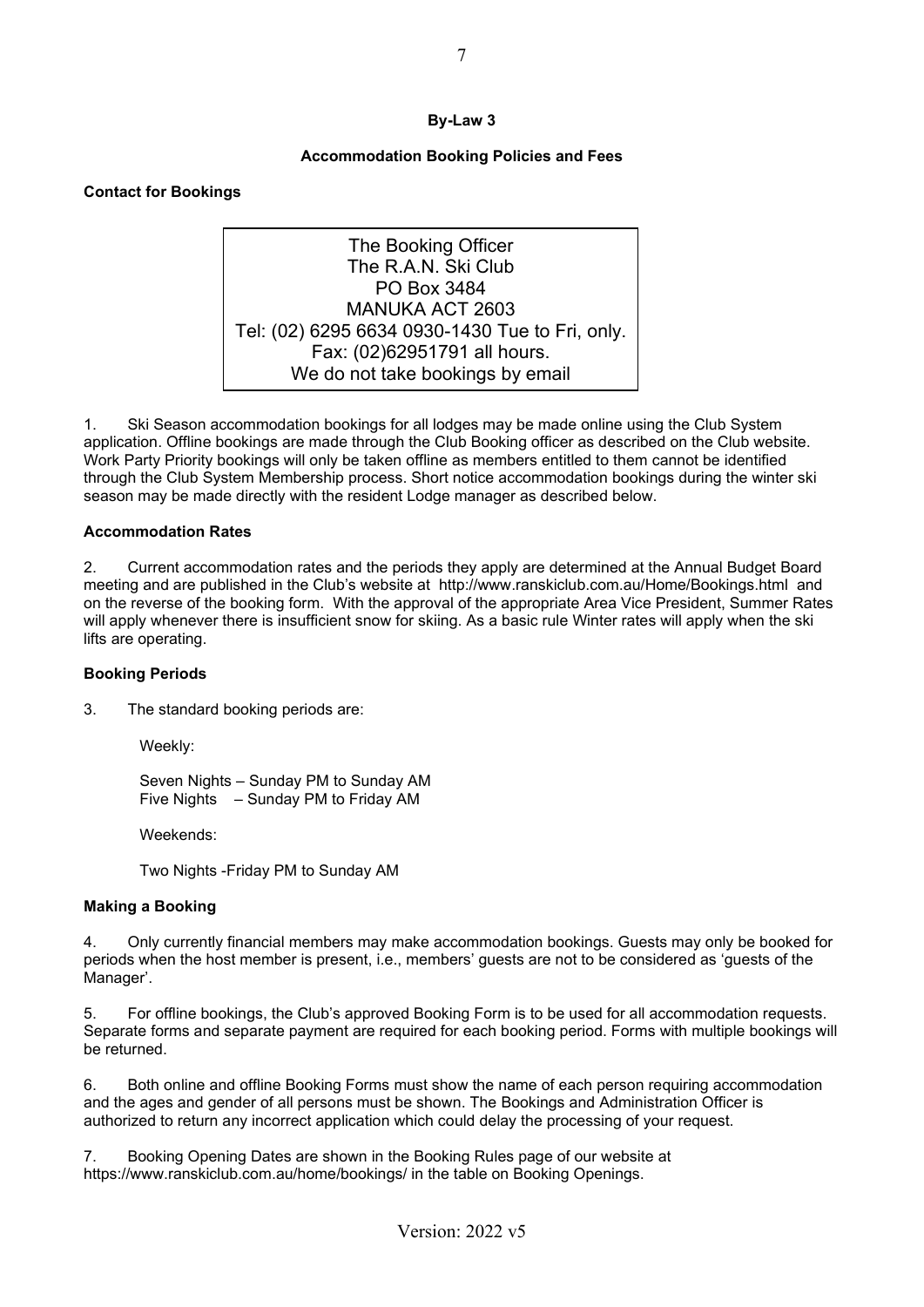8. Bookings will be processed on a first come first served basis within these time frames. Members with priorities may only exercise those priorities during the Band 1 Booking Period. Work party priorities are valid for the next calendar year only. Eligibility is determined from individually signed work party attendee lists compiled by lodge VPs or designated work party managers and submitted to the booking officer at the end of each work party.

9. Only standard bookings will be taken during booking bands 1 – 4 as detailed on the Website. Bookings for non-standard periods will not be taken before the start of June.

10. Every effort will be made to satisfy members' requests while endeavoring to achieve maximum utilization of the lodges, noting that combinations of age and gender of members and guests can restrict occupancy to below full capacity. To maintain an equitable allocation of accommodation, applications for bookings of more than 7 days will be considered as multiple bookings and thus treated as separate applications.

11. Where members seek Bookings for more than 28 days in each lodge per season, the first 28 days will be processed as above, and the remainder will not be processed until the beginning of the season (i.e., June Long Weekend).

12. Further, persons booked for the maximum continuous stay (28 days) must be absent from the lodge for a minimum of two days before being eligible for a further stay.

## **Priorities**

13. If there is insufficient accommodation to meet the demands of advanced bookings, the following priorities will apply to the allocation of accommodation:

- Priority 1 Members in sea postings and members who have participated in work parties.
- Priority 2 members in shore establishments with fixed leave periods
- Priority 3 Other Ordinary and Associate members

Priority 1 & 2 bookings can only be made during Band 1 as detailed in the Website Booking Rules

## **Children**

14. There are no restrictions on accommodation of children at Thredbo and Mt Buller lodges. Because of the remoteness of Perisher lodge, for safety reasons, children under four years of age cannot be accommodated in the Perisher Valley Lodge in winter. Accommodation will be charged at Member or Guest rates dependent upon the classification of the child (i.e., whether the child has a family membership). There is no special rate for children - They are either a member or a guest.

## **Confirmation of Bookings**

15. The Booking Officer will confirm bookings as soon as all details are finalized and payment has been received. Should the requested accommodation not be available, the Booking Officer will contact the member to offer alternatives.

## **PayPal and Credit Cards**

16. The Club accepts PayPal payments for online bookings and MasterCard and Visa cards and cheques for offline bookings. Should 'over-card limit' response require the Booking Officer to request a cheque be sent by the Member, the requested booking will not be held should others have requested the same period.

## **Family Member Bookings**

17. Family Members 18 years and over may stay in the lodges without their related Ordinary or Associate Member. Family Members under 18 years must be accompanied by an adult member (i.e., a Member aged 18 or over).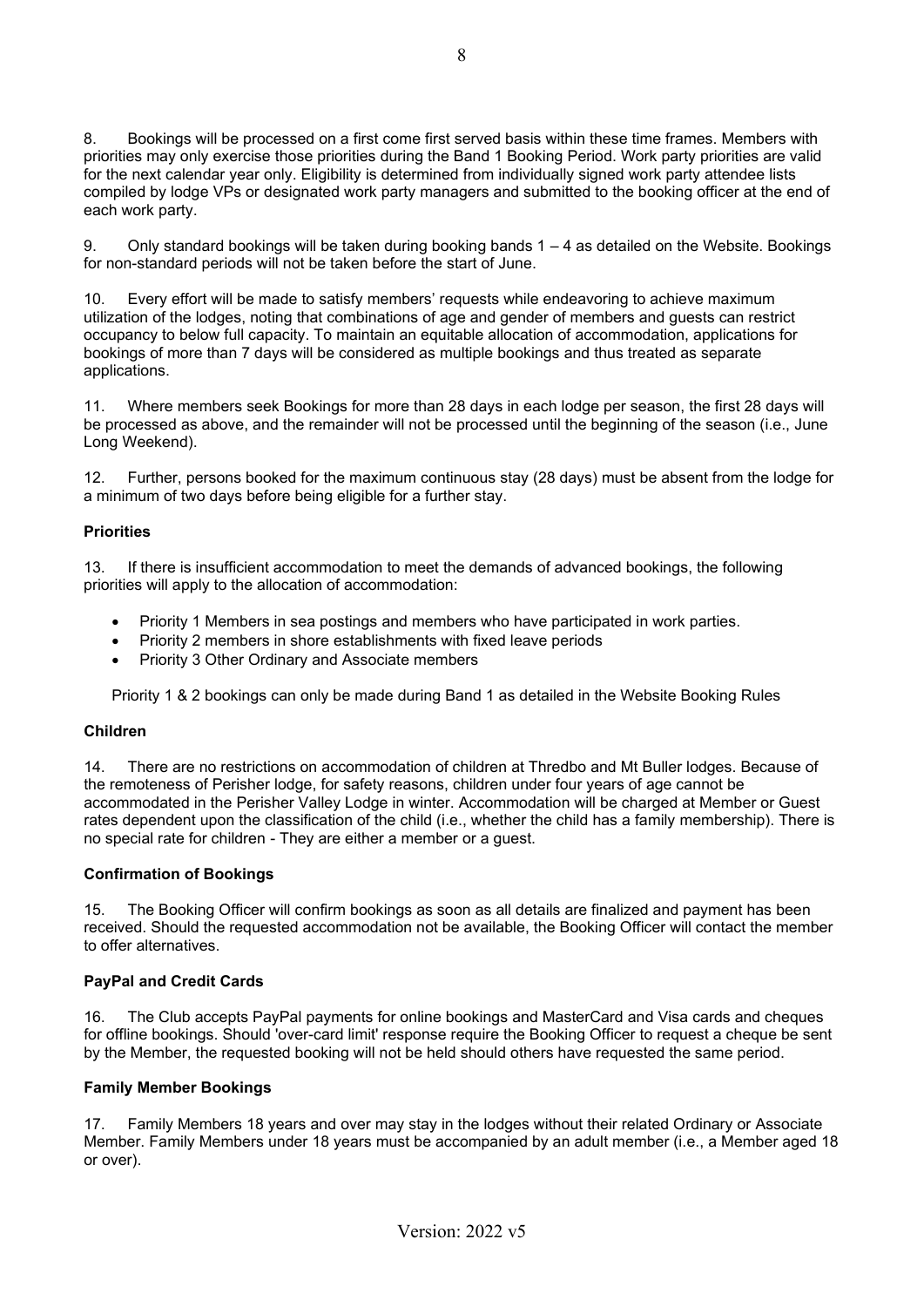#### **Last Minute Bookings**

18. Lodge Managers control accommodation from the time the booking sheets are finalised, normally Thursday of the prior week. Accommodation charges for these bookings are to be paid direct to the Manager, by Credit Card authorization on arrival, or prior to extending if already staying in a lodge. Once made, these bookings are subject to cancellation and alteration fees which will be charged to the member's account and will need to be cleared before future bookings will be accepted. Phone numbers for the Lodge Managers are:

- Mt Buller: 03 5777 6363
- Perisher: 02 6457 5151
- Thredbo: 02 6457 6305

#### **Payment for Bookings**

19. Full payment must be made by either an Ordinary, Honorary Life, Associate or Temporary Member at the time of booking. Online bookings using Club System can only be made using PayPal facilities. Offline bookings can be paid using MasterCard or Visa facilities, or the Member's crossed cheque made payable to The R.A.N. Ski Club.

20. Payment by credit card can only be accepted with the Member's written authorization or by telephone and must include the card's expiry date.

#### **Single Members/Guests**

21. Members making a booking in winter for one person who is not prepared to share a room will be required to pay for all the beds in the room at the applicable rate. Adult single members and guests will not be forced to share with someone of the opposite sex or a child but may be required to share with a person of the same sex and age category (i.e., adult or child).

#### **Special Parties**

22. Members wishing to take special parties to the lodges (eg Adventurous Training) are to forward their requests to the Booking Officer for consideration by the Directors. The Booking Officer will advise the outcome of the request.

#### **Telephone Bookings**

23. Booking enquiries may be made by phone from 0930-1430 Tue to Fri only, however accommodation will normally only be reserved if a written application is made (it may be faxed). However, telephone bookings will be accepted in the two weeks prior to the required booking date. MasterCard or Visa authorization is to be provided to the Booking Officer at the time of booking.

#### **Summer Bookings**

24. Members and their guests may use any of the three Club lodges during summer. Requests for summer bookings, including Christmas, open after the October long weekend.

25. Summer Bookings for all lodges are handled by the Booking Officer and requests should be made to (02) 6295 6634.

26. Mt Buller and Perisher lodges are only available in summer on 'Whole of Lodge' basis. At least one of the members present must be certified by the appropriate Lodge VP to operate the lodge.

27. Thredbo is open with a resident Manager for designated periods such as Christmas and New Year, and Jazz Festival weekends as determined by VP Thredbo Lodge. The lodge is OTHERWISE available on a 'Whole of Lodge' basis provided at least one of the members present has been certified by VP Thredbo to operate the lodge.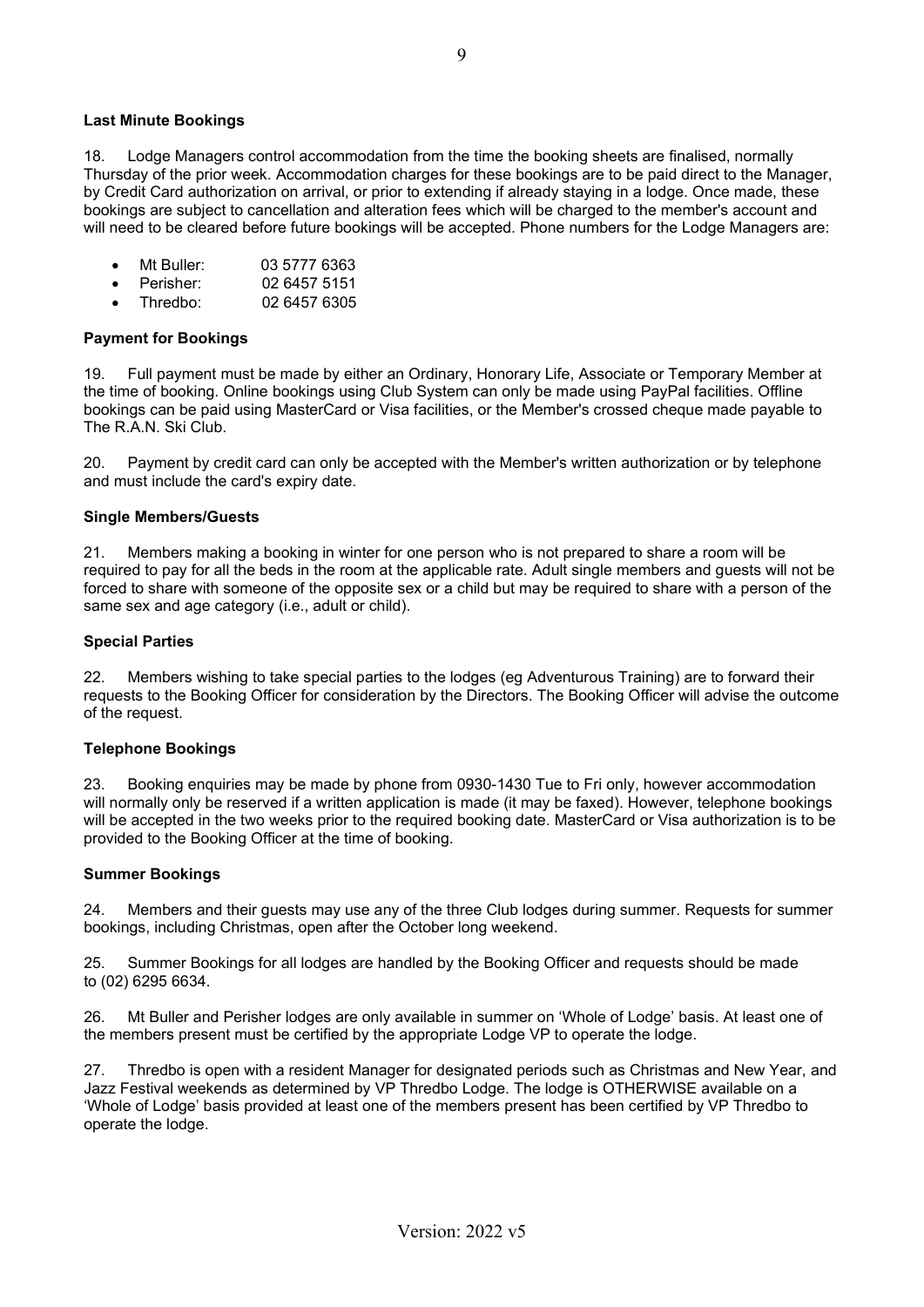## **Whole Lodge Bookings**

28. Members may book to have exclusive use of a lodge for a period at special discount prices.

29. Whole of lodge bookings can only be made in summer and a set price will apply regardless of the number of people or the mix of members and guests. At least one of the persons must be a member who is deemed competent by the Lodge VP and they must ensure compliance with the rules for the use of lodges in summer. Whole of lodge bookings may not be available in popular periods (eg Christmas, Jazz Festival weekend) where other members may wish to use the lodge.

30. The rates applicable for having exclusive use of a lodge during summer are published in the Club's website.

#### **Cancellations**

31. The Club's Cancellations Policy is as follows:

- Cancel with more than 42 days' notice Full refund less a \$100 administration fee.
- Cancel with 14 to 42 days' notice 50% refund.
- Cancel with less than 14 days' notice No refund.

32. In exceptional circumstances, the Board of Directors may approve a full refund (no administration fee) for a cancelled booking. Exceptional circumstances are those where the reasons for the cancellation could not have been foreseen and/or are outside the member's control. Changes in work and family commitments are not considered exceptional circumstances. Members are encouraged to consider travel insurance to protect themselves against these types of events. Examples of exceptional circumstances include:

- those of a compassionate nature e.g., hospitalisation, injury, illness or death;
- those where the member is not able to take up their booking due to a government COVID-19 travel ban or quarantine obligation during the period of the booking.

33. Members wishing to cancel a booking and seek a full refund based on exceptional circumstances are to advise the Bookings and Administration Officer in writing, with documentary evidence to support the request e.g., a doctor's certificate, state or territory Public Health Order etc. Requests for refunds will be processed by the Bookings and Administration Officer as they are received. Requests submitted without evidence will not be considered.

## **Transfers**

34. Bookings are not transferrable from one period to another or from one member to another i.e. booking dates cannot be altered and the host member for a booking cannot be changed. Members unable to fulfil a booking at one time but able to fulfil it later are to cancel the first booking and re-book at the later time.

35. Members may replace guests or other members within their booking subject to the prior agreement of the Club Booking officer (or the Lodge Manager for Last-minute Booking changes). Such transfers may be rejected by the Club's Bookings and Administration Officer where there is a waiting list or where the proposed change cannot be accommodated because of bedding allocation limitations. Where a member is replaced by a guest under this arrangement relevant guest accommodation rate will apply and the additional cost is to be paid prior to commencement of the booking.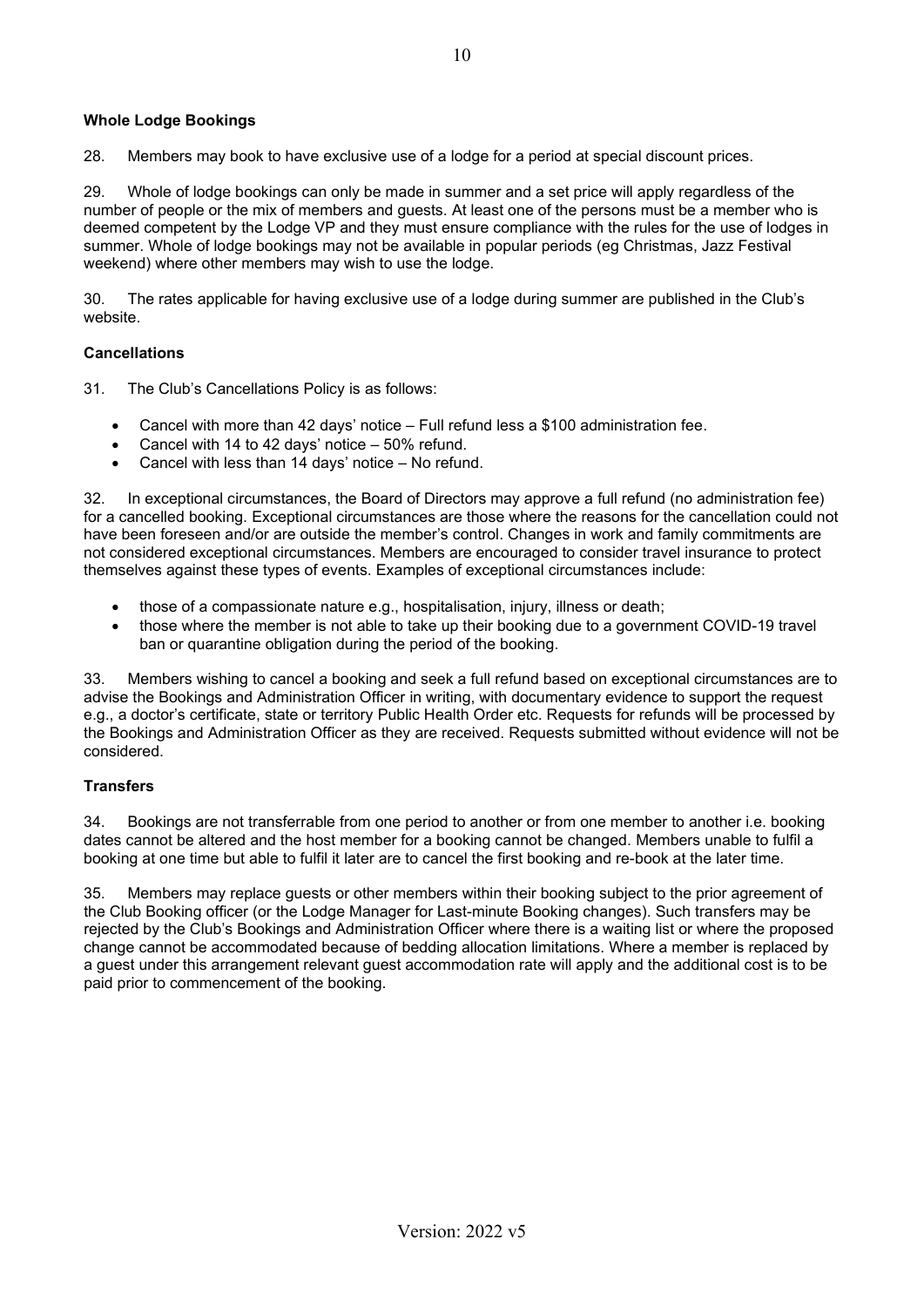## **Establishment of, and Regulation of Proceedings of Committees**

1. Club Committees are advisory bodies that assist the relevant VP to discharge his/her responsibilities.

2. Where a VP determines that Committee meetings are required, the VP shall chair the meeting, ensuring appropriate notice of the timing and venue of the meeting is provided to Committee members and that the deliberations of such meetings are recorded and lodged with the Club Secretary. Minutes of meetings shall include but are not limited to, the time and venue, attendance, a synopsis of the matters discussed and the VP's decision in relation to each matter. Minutes are to be signed by the VP and seconded by another Committee member. Where a VP determines that Committee meetings are not required or practical, the VP shall ensure that Committee members are consulted with regard key initiatives. An annual summary of Committee consultation shall be signed by the VP and lodged with the Club Secretary.

## **By-Law 5**

## **The Management of Board Meetings**

1. Board meetings shall be conducted as described in the Club constitution. Directors may be reimbursed for reasonable costs associated with travel and accommodation to attend Board meetings on application.

## **By-Law 6**

## **The Admission of Visitors to Club Lodges**

1. Visitors to Club Lodges, whether occupying accommodation or as a casual visitor, shall remain under the supervision of the sponsoring Club member who shall be responsible for the conduct and actions of their visitor.

## **By-Law 7**

## **Visitors**

1. Visitors may enjoy some or all of the benefits conferred on Members of the Club. Visitors shall only be accommodated at a Club Lodge as guests of a member who is concurrently accommodated at the Club Lodge (this may be as a guest of the resident Lodge Manager subject to his/her concurrence).

# **By-Law 8**

## **Payment Terms for Visitors and Guests**

1. Members shall be charged for accommodation of their visitors at guest rates as promulgated on the Club web site.

# **By-Law 9**

#### **The Payment of all Moneys (Other than the Guarantee and Annual Subscription Fee) Payable by Members Including the Charging and Payment of Interest on Overdue Accounts**

1. Awaiting Development by Treasurer.

## **By-Law 10**

## **Member, Guest and Visitor Behavior in Club Lodges**

1. As described in the Constitution at Clauses 30-35 and 123-125, the Directors are authorized to sanction members who for various reasons are considered to have contravened the Constitution or the Club By Laws. This By Law describes the process Directors will employ to consider alleged contraventions and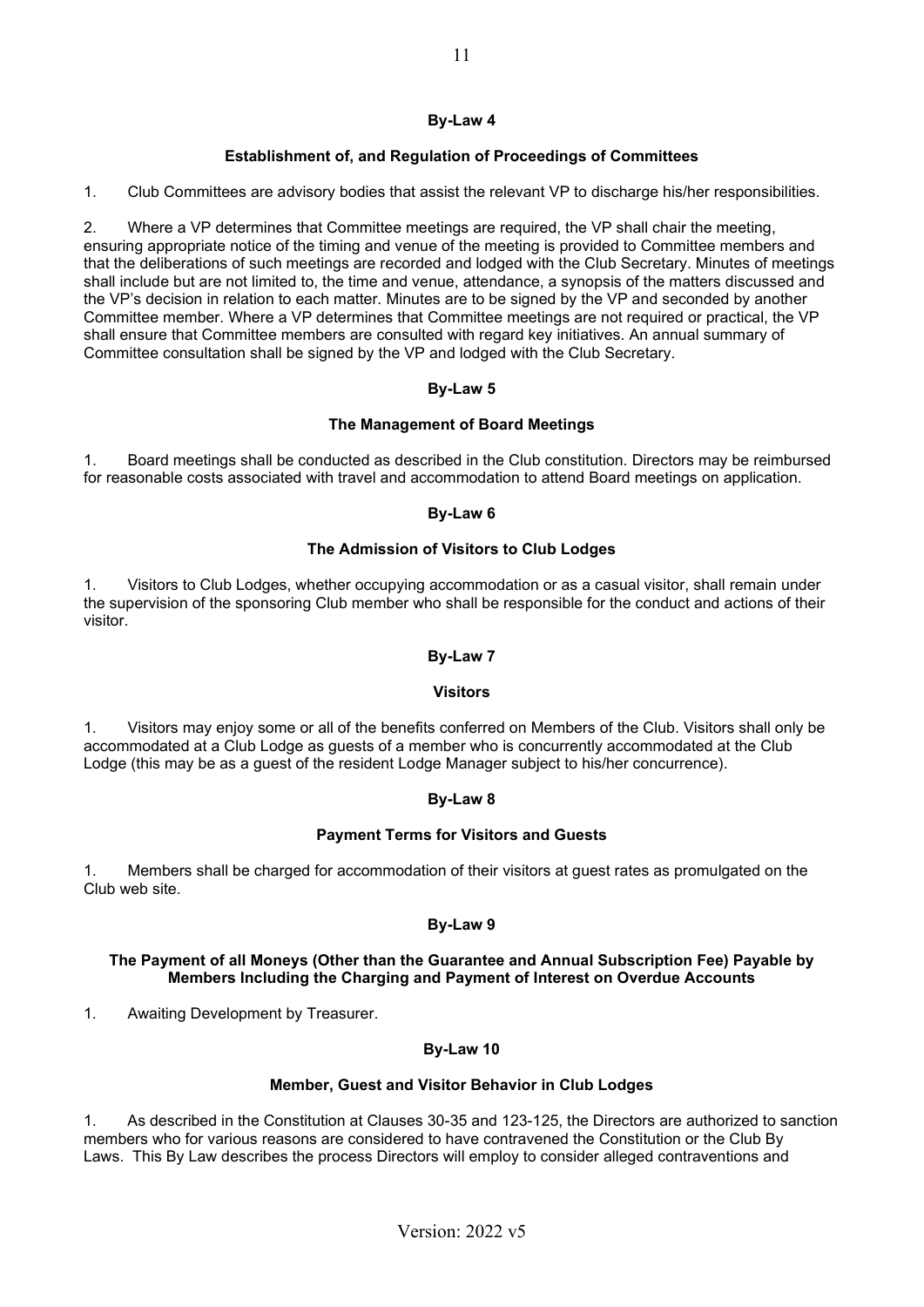possible sanctions, consistent with and supplementary to that described at Clauses 34,35 and 124 of the Constitution.

2. Where a report is raised or received in accordance with Clause 124 of conduct by a member which is alleged to be in contravention of the Club Constitution or By Laws, the President will acknowledge the report in writing and will ask a Director to assess the veracity of the report and recommend action described. This may include action by the Director to seek statements from other members concerning the alleged conduct.

3. The assigned Director will present findings and recommendations concerning the alleged conduct for Directors' consideration.

4. In the event Directors consider that expulsion in accordance with Clause 33 may be appropriate, the provisions of Clauses 34-35 will apply, and the matter will be referred for consideration at the next routine Directors' meeting.

5. In the event that the Directors consider sanctions in accordance with Clause 123 b. I or ii may be appropriate, the President will advise the affected member of the alleged conduct and the proposed sanction and invite the member to respond within 21 days.

6. The Directors will again consider the findings and recommendations proposed by the assigned Director, together with any response tendered by the affected member, and determine whether a sanction is to be implemented. The President will again advise the affected member of the outcome of this deliberation.

## **House Rules**

7. To ensure the comfort and amenity for all, Members and Guests are required to observe the following Club "House Rules":

- In all areas, consideration of other occupants is essential. Foul language, shouting, or lewd/obnoxious behavior is not appropriate. The Managers have the duty and the full authority of the Directors to take necessary action, which could involve calling of the Police if unruly behavior is upsetting to other residents. The Directors will take action to suspend membership privileges or to expel members from the Club if members persist and do not heed the directions of the Managers. Overindulgence of alcohol is not an excuse.
- Footwear is to be worn in communal areas that is lounges, kitchens, dining rooms and TV rooms.
- Headwear (i.e., hats, caps, hoodies etc.) is to be removed in communal areas.
- Quietness is required in the Accommodation corridors at all times.
- Parents are responsible for the safety and supervision of their children. Running on stairs is particularly dangerous.
- Members are responsible for the behavior of their guests.
- All Chores are to be completed BEFORE occupants go out skiing / boarding or seek an alternative arrangement with the manager.
- Occupants are to clean up their own mess in the Kitchen, Dining Room and Lounge and Ski room. Plates etc. are not to be left on draining racks or in the sinks overnight.
- No Smoking in the Lodge, balconies, or in the areas near the entrances.
- The entrance doors shall be fully closed and locked at all times for security.
- On arrival, rooms are generally not available for occupation before 1300. Departure time is 1000 and rooms are to be cleaned and clear of luggage by this time. Arriving/Departing guests may place luggage in downstairs Rumpus Rooms (Perisher/Thredbo) or in the luggage racks near the front door (Buller).

## **Club Property**

8. No Club property or equipment shall be removed from the Club premises, nor shall it be loaned or hired to any person or body without the written approval of a Board Member or the Lodge Manager.

# **Personal Property**

9. The Club shall not be held responsible for the loss, theft, or destruction of, or damage to, personal property on Club premises.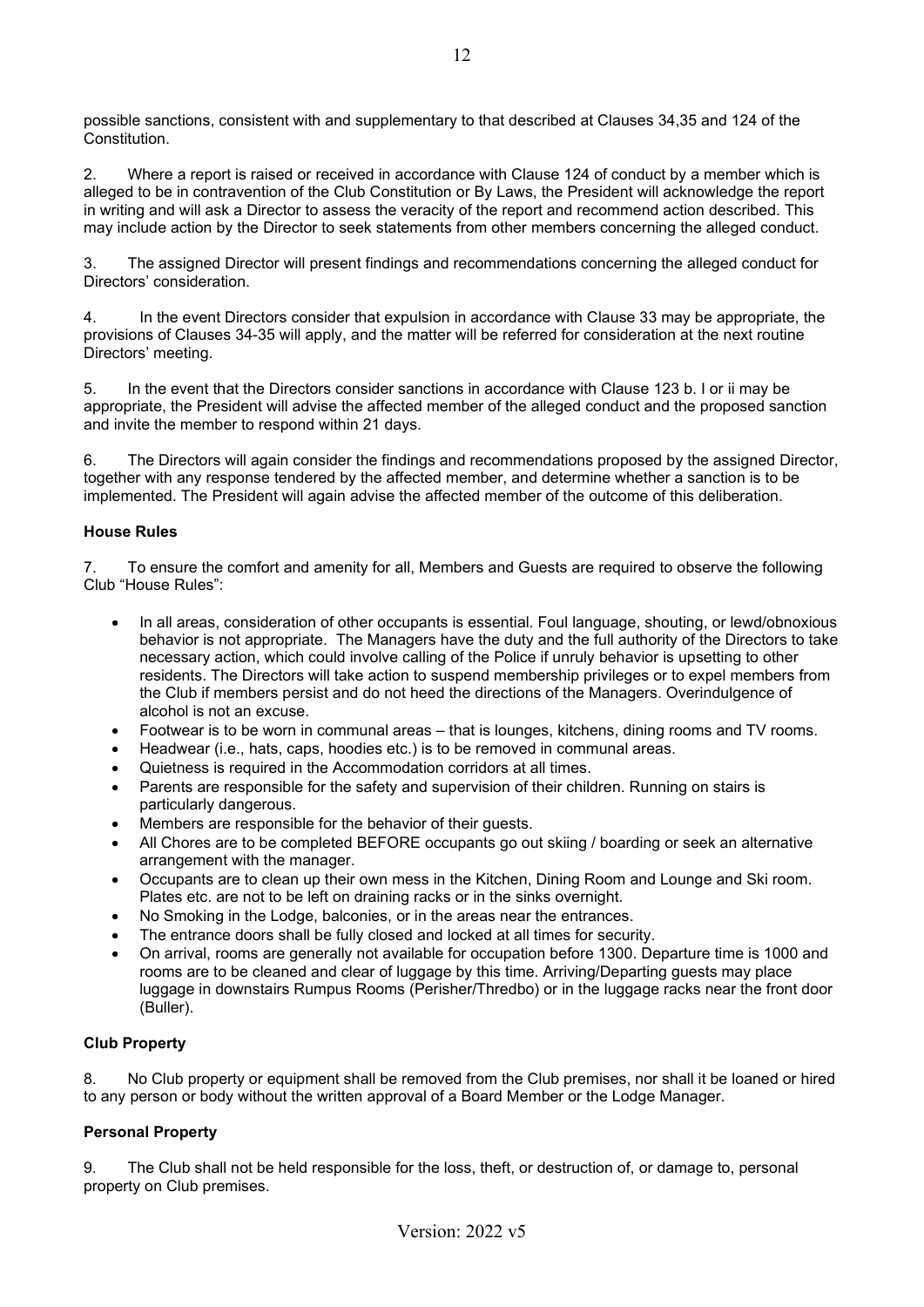# **The Duties and Functions Not Defined by the Constitution of any Officer of the Club**

## **Returning Officer**

1. The Board may appoint a Returning Officer whose duties are to control counting of votes at the Annual General Meeting and Extraordinary General Meetings. He or she must also collate proxy votes sent by mail or electronic media to the Secretary.

2. The Returning Officer will enlist the assistance of such number of scrutineers as required to conduct the ballot. The Returning Officer or any scrutineer must not be a candidate in such ballot.

3. The Returning Officer must advise the Chairperson of the meeting the result of the scrutineer's count and the Chairperson must announce the result to the meeting.

## **Lodge Managers**

4. Before the commencement of each ski season, the VPs NSW & VIC Lodges (on behalf of the Board) shall appoint Lodge Managers to manage each of the lodges during the season. The roster is to be provided to the Board prior to promulgation. The period(s) of appointment shall be at the discretion of the Board but where possible will normally be for a minimum of 4 weeks duration. Lodge Managers must complete appropriate training in equipment and management systems and procedures relevant to the lodge they are to manage prior to appointment. Lodge Managers are to comply with the Standard Operating Procedures approved and promulgated for each lodge by the relevant VPs. The Board shall issue such other directives for the performance of the Lodge Managers' duties as it sees fit.

5. Free accommodation will be provided for the Lodge Manager plus spouse / partner OR one member of the Manager's immediate family. Because of Lease restrictions on occupancy of the lodges, any additional family members or other guests MUST be paid for at appropriate rates by the Manager.

6. Summer Lodge Managers will be similarly appointed as required.

7. The Lodge Manager has the full authority of the Directors to ensure that Club lodges are managed in accordance with the provisions of the RAN Ski Club Constitution and applicable By-Laws and Standard Operating Procedures.

8. Only one Lodge Manager can be appointed per lodge at any one time, though it is acceptable that the Lodge Manager may have an assistant (eg partner) to help with the day to day running of the lodge. Notwithstanding this, only the appointed Lodge Manager should exercise the Directors' authority in terms of expenditure of funds and the enforcement of behavioral standards of members and guests.

9. Where a Lodge Manager identifies a procedure to be inadequate or the need to provide another procedural definition, the Manager should contact the respective Vice President for advice.

10. The Lodge Manager is to ensure that the total number of members and guests accommodated in the lodge per night does not exceed the total number allowable in accordance with the Occupancy certificate or equivalent.

11. The Manager must only expend funds associated with the routine running of the lodge and not expend Club funds or commit the Club to expenditure (including for consumables and to engage tradesmen) without reference to the relevant VP. Procedures for accounting for the petty cash account are to be adhered to and the Manager is to ensure consumable lists, defect lists and petty cash forms are updated on his/her departure.

12. Most importantly, the Lodge Manager is to ensure standards of behaviour of members and guests are in accordance with Club protocols and take action as necessary to immediately rectify any detraction from these standards. The respective VP is to be notified of any significant issues in this area.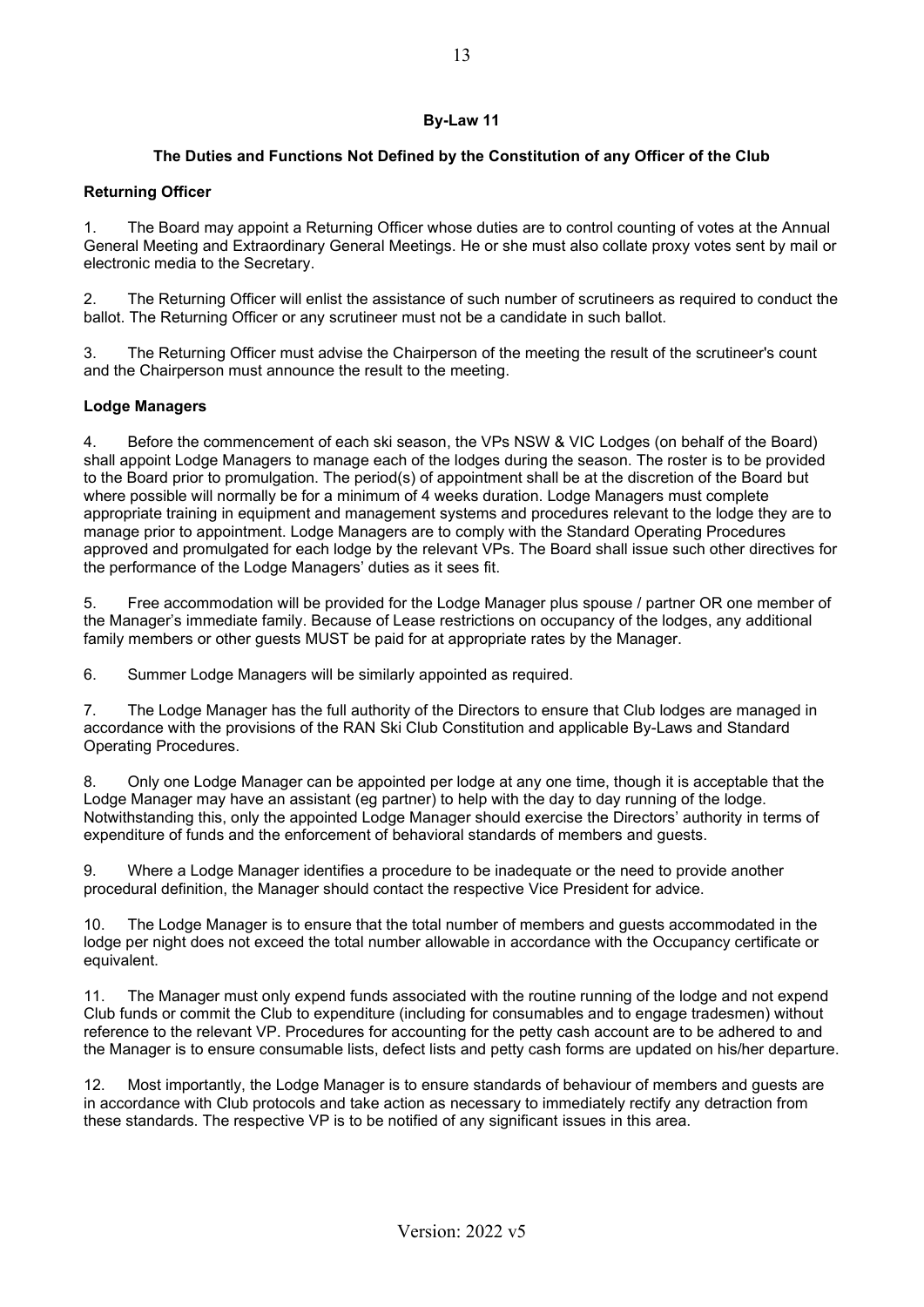## **Work Parties**

13. From time to time the Lodge VPs will arrange Work Parties to maintain and refurbish the lodges.

#### **Limitations of Skills / Licenses**

14. All members acting as volunteers must be employed within their areas of competence and not asked to carry out work which is beyond their technical or physical capability.

#### **Volunteer Workers Over 80 Years of Age**

15. The RAN Ski Club's insurance cover does not cover volunteer workers over the age of 80. As there is no means available to the club for insuring volunteer workers over the age of 80, any member affected must accept that it is their responsibility to arrange their own cover.

#### **Environmental Management System Manager**

16. Each Lodge in the Perisher Range is required to report on an annual basis the environmental performance of that Lodge. The R.A.N. Ski Club Board through the VP Perisher Lodge appoints club members to act as its representative year-round, to monitor and report environmental performance of the Perisher Lodge to the NSW NPWS.

## **Thredbo Redevelopment Project Manager**

17. The Thredbo redevelopment Project Manager is responsible to the Board for management of the activities of the appointed committee, whose responsibilities include:

- a. Delivery of a complete design package (including an approved Development Application and an approved Construction Certificate) for the demolition of the existing accommodation wing and construction of a new accommodation wing (subject to Board approval of the final design);
- b. Maintain a Schedule of Events and an Expenditure Spreadsheet for the duration of the project, providing updates to the Board for review at each Board Meeting or at other times when requested by the Board;
- c. Manage the contractual arrangements with the Design Team selected for this project, seeking Board approval of design changes;
- d. Liaise with the appointed Project Manager (Grounded Engineering) on technical, scheduling and financial matters relating to the project;
- e. Seek Board approval prior to any expenditure of club funds or proposed changes to the currently endorsed scope of work;
- f. Liaise with members of the Thredbo Standing Committee (in consultation with VP Thredbo) on any proposed changes to the currently approved design, prior to submission to the Board; and
- g. Liaise with the Club's Admin officer on project contractors pending or submitted invoices.

#### **By-Law 12**

## **Safety Policy**

1. Workplace Health and Safety (WHS) legislative arrangements exist in each state and territory. Because the RAN Ski Club is a not-for-profit organisation and does not employ people, the various WHS legislative arrangements in the ACT, NSW and Victoria do not apply to the RAN Ski Club. However, the club nevertheless has a duty to take reasonable and practicable measures to ensure the safety of its volunteer workers and its members and their guests while working or staying at the club's lodges. The RAN Ski Club meets its obligations in this regard through its compliance with NSW and Victoria state fire and safety legislation.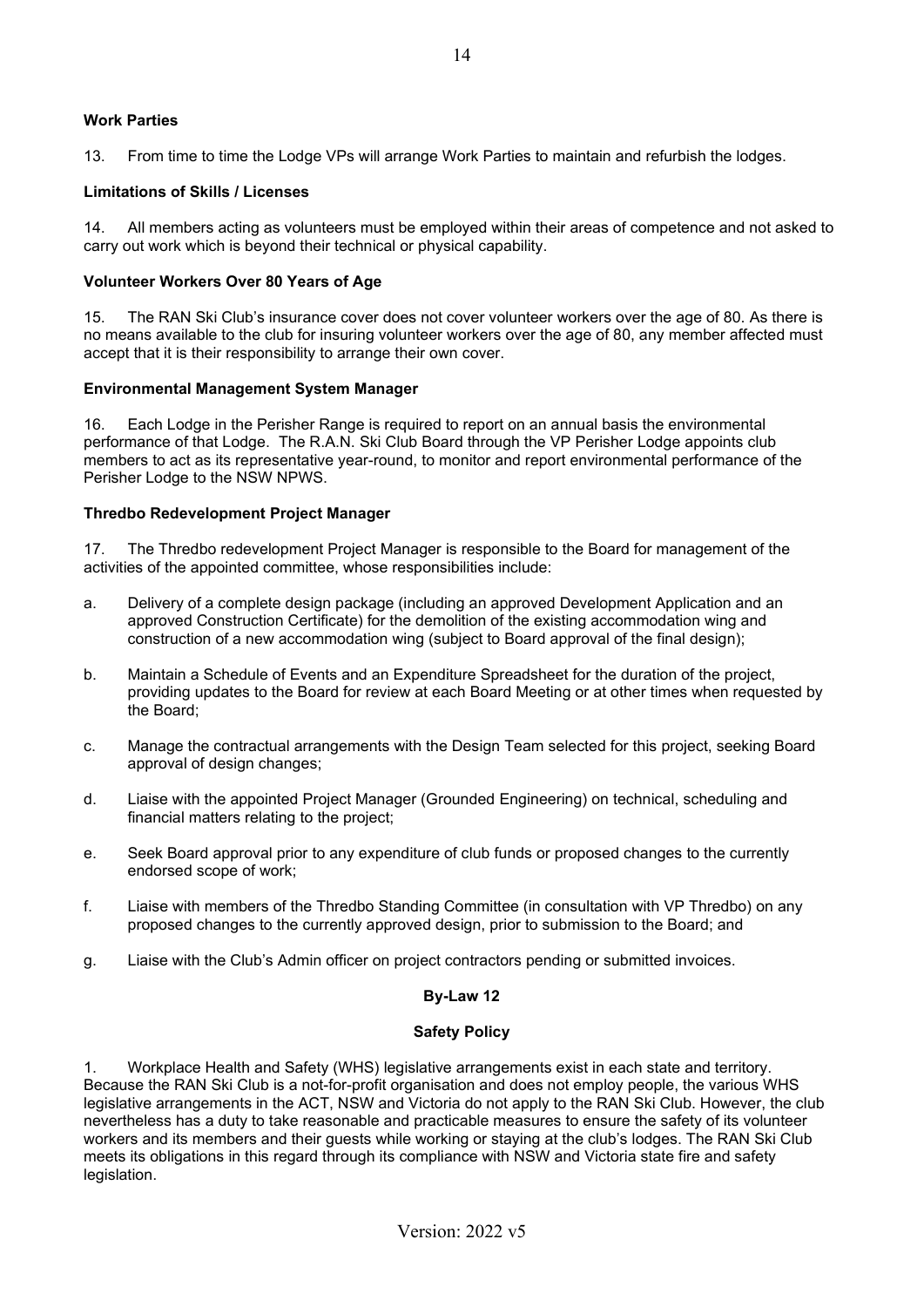2. This also means that all members acting as volunteers must be employed within their areas of competence and not asked to carry out work which is beyond their technical or physical capability.

3. The RAN Ski Club's insurance cover does not cover volunteer workers over the age of 85. As there is no means available to the club for insuring volunteer workers over the age of 85, any member affected must accept that it is their responsibility to arrange their own cover. This situation applies to both Volunteer Lodge Managers over the age of 85 and any other members over the age of 85 who are volunteer workers at working parties etc.

# **By Law 13**

## **Pandemic and Infectious Diseases Policy**

1. This policy outlines the measures that the RAN Ski Club intends to take to manage the risk of transmission of infectious diseases that are epidemics or pandemics, between members and guests resident at the Club Lodges I**nfectious diseases** mean diseases caused by pathogenic microorganisms, such as bacteria, viruses, parasites or fungi; the diseases can be spread, directly or indirectly, from one person to another. This Policy is focused on infectious diseases that are declared to be an epidemic or pandemic.

2. The RAN Ski Club will implement, through its policies and procedures, measures intended to reduce risks to its members and their guests while resident at the Club Lodges. The RAN Ski Club will comply with all directions from Australian Government authorities and Lessors in relation to the epidemic or pandemic.

- 3**.** In the event of an epidemic or pandemic, The RAN Ski Club will, as far as is appropriate:
	- a. Assist its members, guests, volunteers and contractors, as relevant, to minimise their exposure to the illness concerned.
	- b. Advise those who have reason to believe that they are at risk of contracting the epidemic or pandemic to obtain a diagnosis.
	- c. Support members, guests, volunteers and contractors to take reasonable precautions to prevent infection or contagion within Club lodges
	- d. Provide appropriate materials such as personal protective equipment (e.g. soap, disinfectant and gloves) to maintain lodge hygiene in accordance with Government direction and advice
	- e. Maintain its services and operations throughout the period of concern
	- f. Defer discretionary expenditure to manage the risk of reduced revenue.

4. The RAN Ski Club may refuse the provision of accommodation to those affected or reasonably at risk of being affected by the pandemic or epidemic.

## **Obligations of Members and Guests**

5. In the event of an infectious disease being declared an epidemic or pandemic, the RAN Ski Club requires Club members and their guests to take the following precautions in accordance with Australian Government directions and guidance.

- a. Regularly and thoroughly clean your hands with an alcohol-based hand rub or wash them with soap and water.
- b. Maintain at least 1 metre distance between yourself and non-family members in the communal areas of the lodge.
- c. Wear a face mask (provided at own expense) in the communal areas of the Lodge.
- d. Avoid touching your eyes, nose and mouth, or shaking hands with others.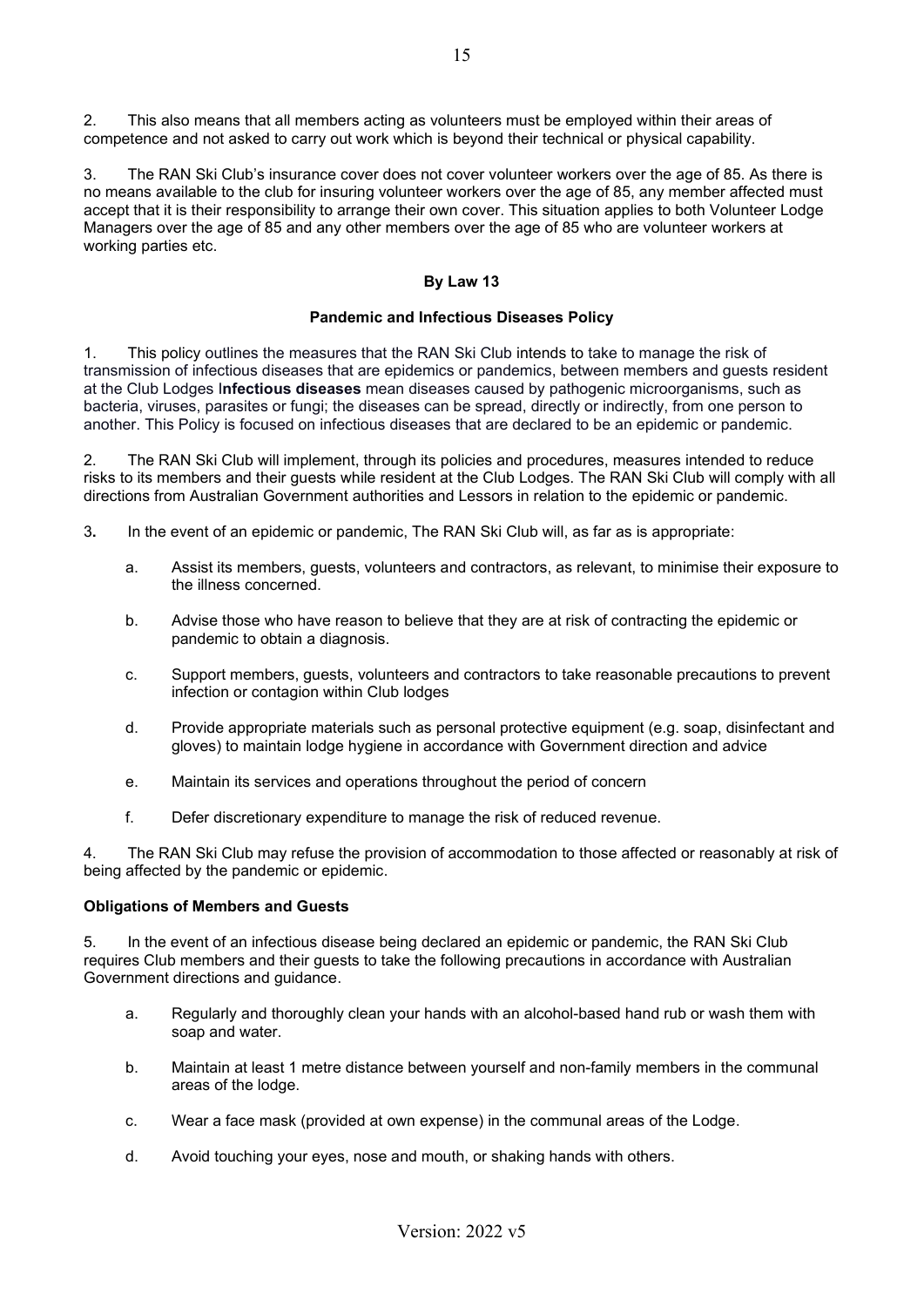- e. Make sure you follow good hygiene and encourage others to do the same. This means covering your mouth and nose with your bent elbow or tissue when you cough or sneeze, and disposing of used tissues immediately.
- f. Vacate the Lodge accommodation if you feel unwell.
- g. Comply with Government direction for quarantine or self-isolation. The RAN Ski Club lodges are not appropriate venues in these circumstances – you are obliged to vacate the lodge if you are subject to such orders
- h. If you are or are likely to be contagious, notify the lodge manager as soon as possible. It will be necessary for you to vacate Club accommodation and self-isolate by returning home until you recover
- i. Seek medical advice promptly and follow the directions of your local health authority.

#### **Responsibilities of Club Officers**

- 6. The Club President, in consultation with the Directors, is responsible for:
	- a. Nominating the Epidemic Officer. The President will normally assume the role of Epidemic Officer but may appoint an alternate Director to assume the role.
	- b. Assessing the Club's risk, in addition to the transmission of infectious diseases between members and guests, in relation to the declared pandemic or epidemic.
	- c. Ensuring that the Club's Workplace Health and Safety measures are consistent with the intention of this Policy.
	- d. Giving notice to staff, volunteers, clients, and any persons likely to be affected that epidemic or pandemic procedures are in effect.
	- e. Directing the implementation of the epidemic or pandemic management procedures specified below.
	- f. Developing and directing the implementation of any administrative measures necessary to reduce the impact of the vulnerabilities detailed above.
	- g. Obtaining Government posters and fact sheets concerning epidemic avoidance and response measures (e.g., handwashing, soap, sneezing policy) for distribution by Lodge Vice Presidents as appropriate.
- 7. Lodge Managers are responsible for:
	- a. Ensuring that members, guests and contractors are aware of the epidemic procedures in effect at any time.
	- b. Supervising the implementation of procedures (described below and at 10 below) to mitigate the transmission of infectious diseases or respond to instances where a resident member, guest or contractor is diagnosed with an infectious disease.
- 8. Members, Guests and Contactors are personally are responsible for:
	- a. Complying with Australian Government direction and guidance concerning the pandemic/epidemic as well as the procedures specified below, when informed by Lodge Managers that epidemic or pandemic procedures are in effect.
	- b. Members are responsible for supervision of their guests in complying with the directions of Lodge Managers and the requirements of this Policy.